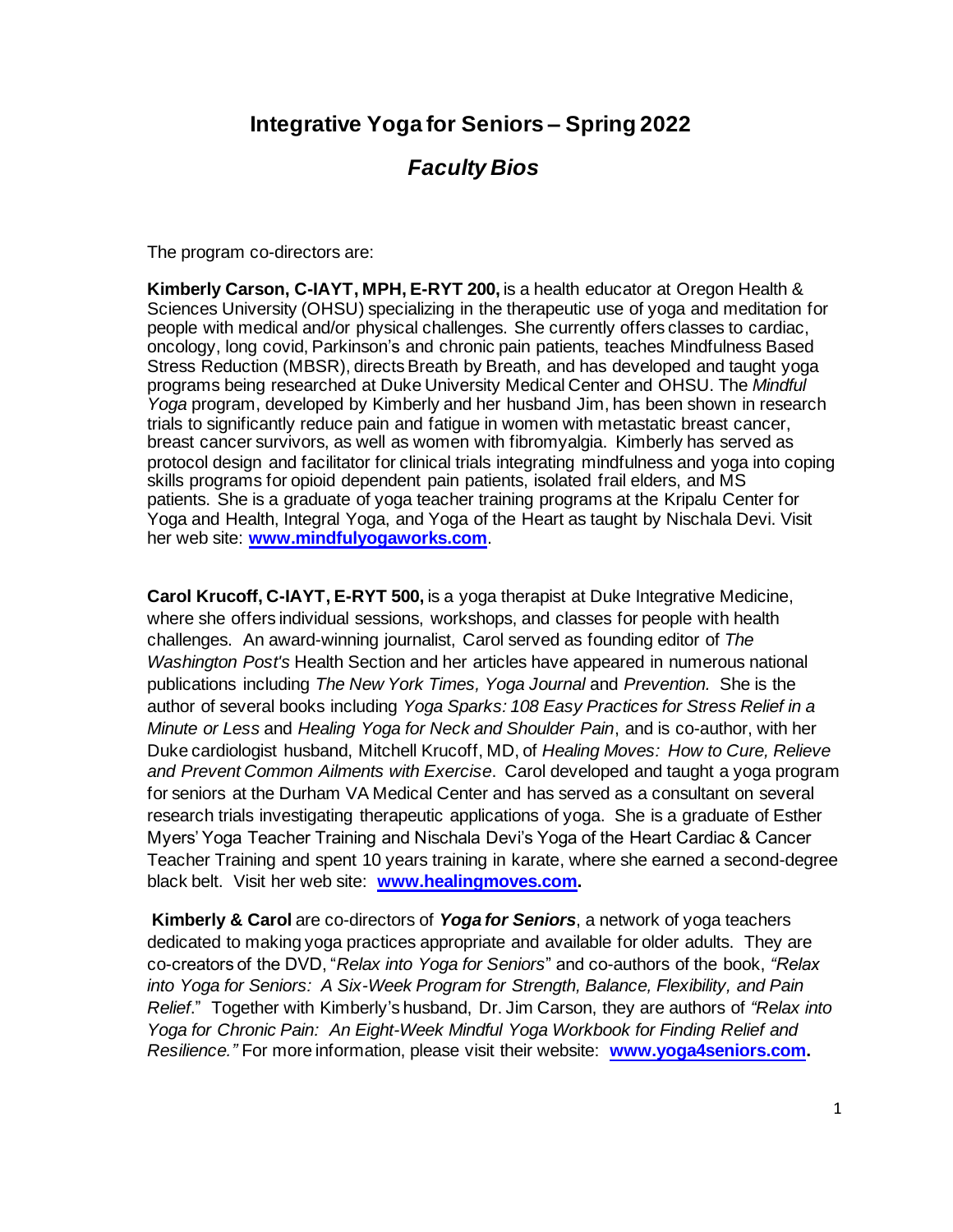## **Program Faculty**

**Jeffrey Browndyke, Ph.D.,** is a faculty member in the Department of Psychiatry & Behavioral Sciences at Duke University Medical Center; Duke Center for Cognitive Neuroscience; the Brain Imaging & Analysis Center at Duke University; and the Duke Institute for Brain Sciences. In addition to his research appointments, Dr. Browndyke is a licensed clinical neuropsychologist caring for veterans and their families at the Durham VA Medical Center. Dr. Browndyke is the recipient of the Laird Cermak Award for Early Research Contributions in Memory & Memory Disorders, as well as National Science Foundation and National Institute of Health awards for his research examining the intersection of genetic risk for Alzheimer's disease and functional brain imaging changes across the lifespan. He is the author of numerous peer-reviewed journal publications, book chapters and international presentations, on geriatric neuropsychology, the impact of cerebrovascular disease on cognition, and the cognitive neuroscience and neurogenomics of age-associated disorders.

**Christine Baright, PT** graduated from Marist College with a BS in biology and received her Masters of Science in Physical Therapy from Duke University in 1996. She has worked in multiple settings including rehabilitation, skilled nursing/retirement communities and outpatient clinics. Christine has worked at Duke for over 10 years and currently works at Duke Health Douglas Street as the Site Supervisor there. Clinical areas include a focus on aquatic therapy, musculoskeletal group programming, general orthopedics, Joint Health Program and arthritis rehabilitation.

**Rebecca Byrd, DPT,** graduated in 2000 from Duke University with a BS in biology and received her Doctorate of Physical Therapy degree from the University of St. Augustine in 2004. She has been a practicing physical therapist since that time. Rebecca worked at Duke University Hospital for 4 years and currently works at Duke's Center for Living with pulmonary rehabilitation, arthritis rehabilitation, and general orthopedics.

**Tony Galanos, MA, MD**, is a Geriatric Medicine Specialist and Palliative Medicine Specialist at the Duke University Health System, where he serves as medical director of inpatient Services for Duke Palliative Care. Dr. Galanos is an associate faculty scholar at the Duke Institute on Care at the End of Life, as well as a Professor of Medicine and Associate Professor in the School of Nursing. He holds an MA in Clinical Psychology from the University of Dayton and received his MD from the University of South Alabama. Dr. Galanos did his residency in Internal Medicine at the University of Texas and completed a fellowship in geriatric medicine at Duke. He has been on the faculty of Department of Medicine, Division of Geriatric Medicine since 1992 and is a full professor. Dr. Galanos was the Medical Director at The Forest at Duke Continuing Care Retirement Community for 13 years, started the Geriatric Medicine consult service at Duke University Hospital and is a Senior Fellow in The Center for the Study of Aging and Human Development at Duke.

**Jeffrey Hoder, PT, DPT,** is an Associate Professor within the Doctor of Physical Therapy Program at Duke University, where his primary responsibilities are teaching adult neurologic